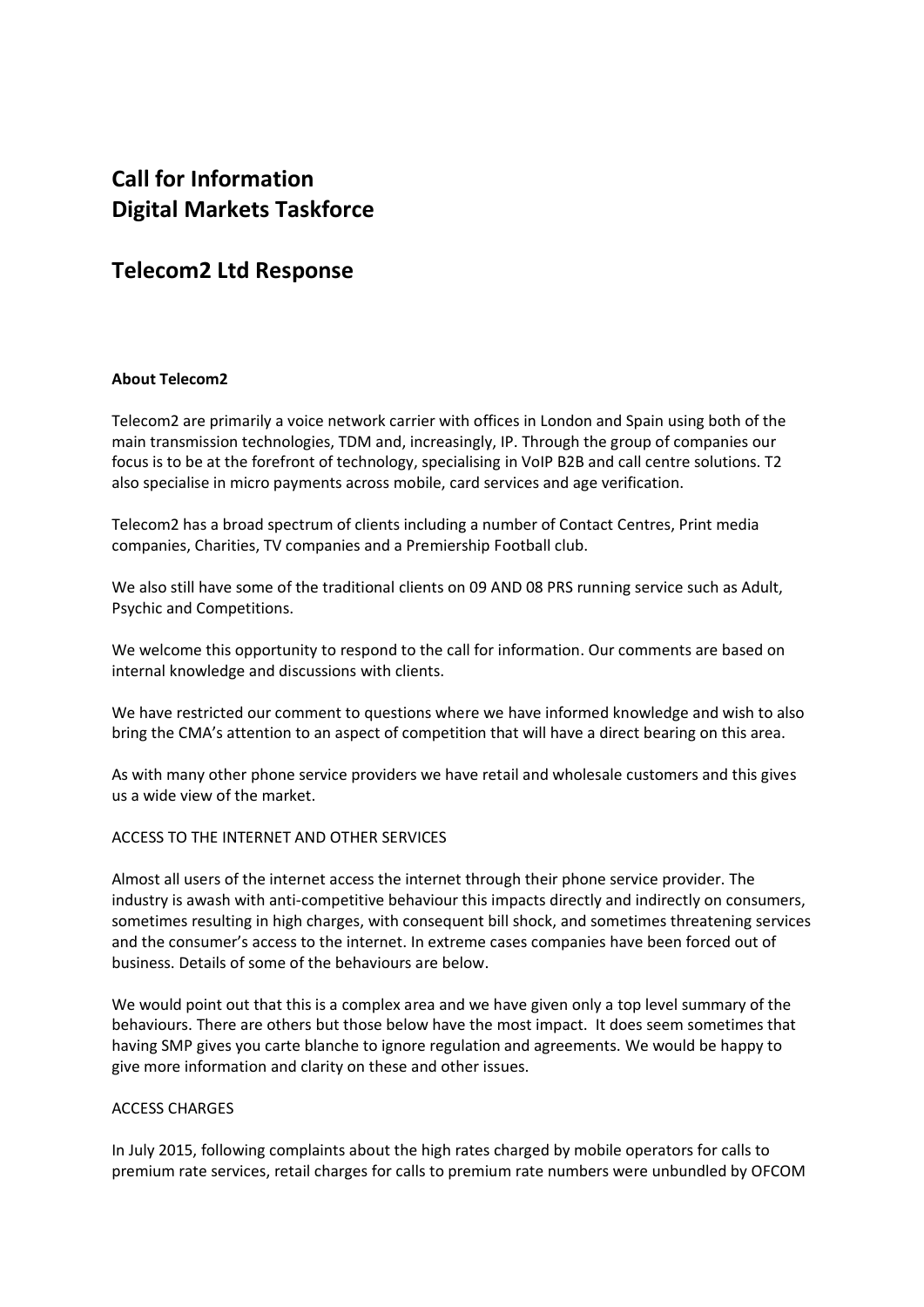into two components. The service charge paid to the service provider, this was capped according to number range; and the Access charge levied on callers by their Phone Service Provider for making the calls, this wasn't capped in the belief that competition would drive the charge down. The Phone Service providers have SMP over their retail customers who have no choice but to pay the charge. Competition had no effect on the access charges except to drive them up. The access charges levied in particular by the mobile Operators are grossly inflated and in excess of many of the service charges. There is no credible excuse for high access charges, which should really be only one or two pence per minute in order to cover costs and make a profit.

## CHARGES FOR CALLS TO OTHER NON GEOGRAPHIC NUMBERS

Again in response to complaints about high retail call charges raised largely by the mobile operators where they had SMP, OFCOM reduced and capped the rates paid to providers of personal number services in the expectation that retail rates would follow. This happened in many cases but the reduction was not in proportion to the drop in the rates paid to service providers and retail charges remained higher than they should have been. Another reason for capping the rates was an alleged high level of fraud. This was largely based on allegations by BT, who had an interest in promoting the view that high levels of fraud existed. OFCOM accepted these allegations despite their being contrary to OFCOM's own research and data. This had the effect of reducing the number of services provided as the capping made them uneconomic. It also affected many people's physical safety as they had relied on these services to give them a level of anonymity and protection from abuse and hate crimes. OFCOM's solution to this simply wasn't workable.

# INTERCONNECT

The worst examples of anti-competitive behaviour have been in the wholesale or Interconnect area. Put simply, if a consumer makes a call to a number that isn't allocated to their own phone service provider the call will be sent to a transit provider who will then route the call to the communications provider the dialled number has been allocated to and who will in turn route the call to their customer, who may be a person or a business, including service providers. This process is called interconnect and is governed by a common set of terms and conditions applicable to all phone companies in the UK, known as the Standard Interconnect Agreement, SIA. The main Transit Provider is BT who, with approximately 95% of the market, have SMP.

# INTERCONNECT CHARGES

There are several categories of charges made for interconnection. These were regulated but from July 2015 they were deregulated and responsibility for paying them for Premium Rate services passed from the consumers phone service provider to the Service provider's network provider. OFCOM's expectation was that there would be no significant increase in the charges. The charges were in fact subject to massive increases and a new charging structure was introduced. These charges are eventually passed onto consumers in the form of higher prices for services or where the cap has been reached services may be withdrawn.

#### WITHHOLDING PAYMENTS

There are two contractual processes whereby payments may be withheld, Billing Disputes and Artificial Inflation of Traffic, AIT. AIT is where calls to Premium Rate services that are not in commercial good faith are made. Both processes depend on good faith operation, one party makes a case under the appropriate process, discussions take place and the case is settled based on the evidence. The AIT process has set timescales and if a claim isn't settled and hasn't progressed to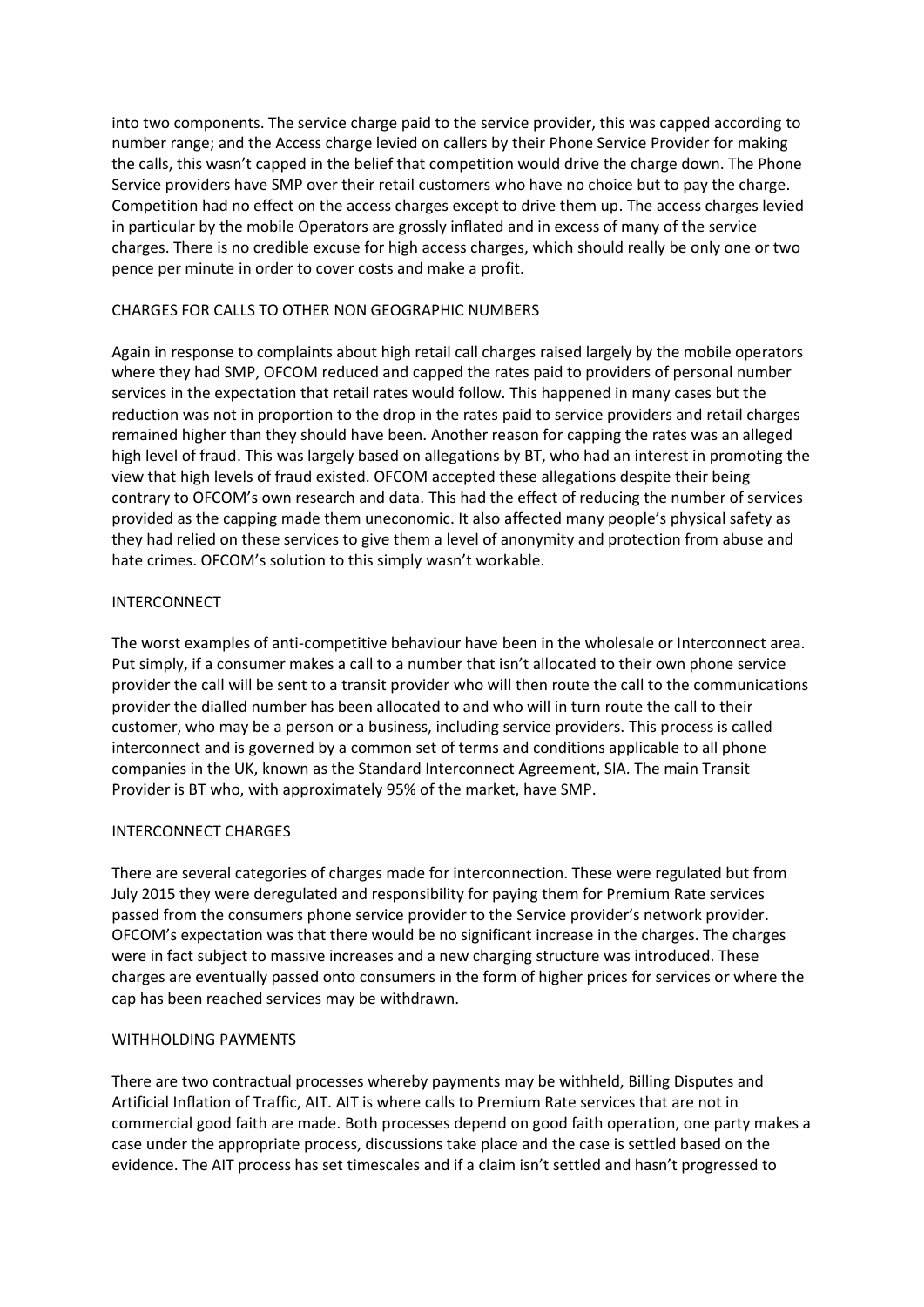legal action or ADR within just under a year of it being raised then it is deemed resolved in favour of the party that raised the case and they are entitled to permanently retain to funds. They are not compelled to return the money to the consumers who made the calls that were the subject of the claim and we know of only one instance where this was done.

It is easy to make spurious claims in order to withhold payment, the evidence is often weak and based on opinions not facts. It is then easy to maintain discussions until the case is time barred and the party that made the claim retains the funds. It is possible to delay this by entering into ADR but this requires the agreement of all parties and has not as far as we are aware ever been done. Legal action can be entered into but if money has been withheld and there are inadequate reserves of cash then it is unaffordable. Often, settlements are reached whereby some money is paid but a significant amount is retained. Legal action almost always results in a settlement. There was a case where money was withheld without the use of any process and it was only when legal action was well under way that a settlement for part payment was reached. ADR is available but the providers who raise cases have refused to enter into ADR when requested.

In the worst case, BT acting as the transit operator withheld all money due for certain services from a number of network providers without any reason or evidence, requiring the Network Providers to prove that each and every number was providing a genuine service. This was an impossible task, millions of numbers were involved and millions of pounds were withheld, possibly tens of millions. Some companies went out of business, some reached a settlement and some took legal action, in the latter case BT drew the process out in the hope that the claimant would give up, when this didn't happen they settled but were still able to hold on to significant amounts of money. Under the SIA BT should have informed the consumers phone service providers and passed the money back to them but never did.

There seem to be two main reasons for this action. One is to assist cash flow, the other to mitigate the costs of including some 08 numbers in bundles, rather than apply acceptable use policies to their consumers they just don't pay for the calls.

This results in uncertainty as to whether a service will be viable, less services being provided, higher costs to the consumer and is a barrier to entry into the market. The problem is well known, even overseas, and businesses that operate perfectly well in other countries will not come into the UK market, depriving consumers of choice.

#### IP

The transition to IP telephony should have progressed much further by now but a major barrier to Phone companies taking IP is the BT IPX agreement. Where appropriate much of it mirrors the SIA but it is unregulated and contains some clauses that create uncertainty and are seen as dangerous by many CPs

BT has the right to terminate an agreement on thirty days notice without having a reason. They are known to have done this where a phone company stood up to them. This would place consumers phone service and access to the internet in serious jeopardy, there is no process for handing over consumers to another provider and there may not be time to do so if there is a large number of them.

BT have the right to make changes, without consultation, to the process for withholding money.

BT have the right to terminate an agreement without notice if they suspect AIT, i.e. without proof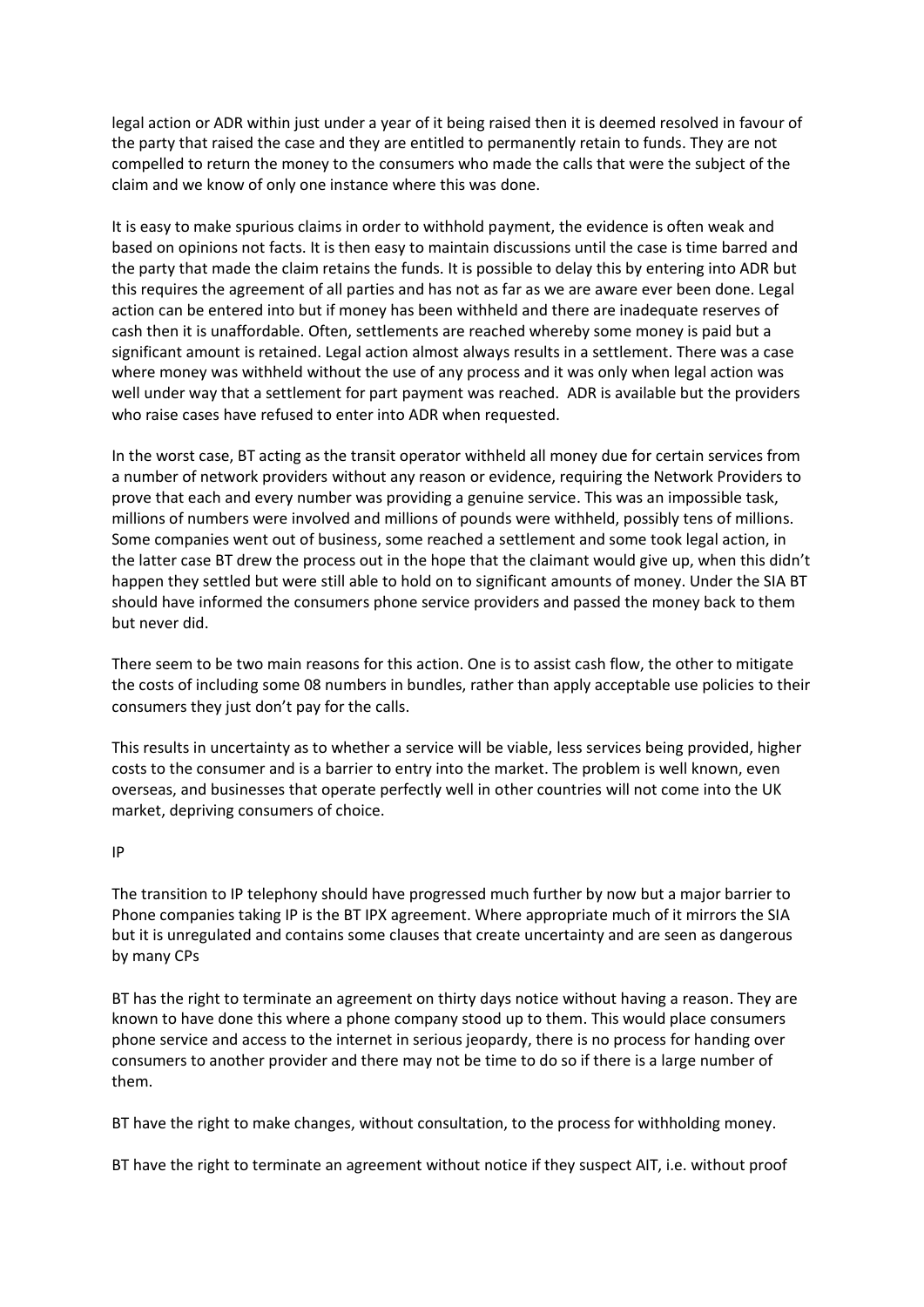There is no formal industry contract review process as there is with the SIA, no industry oversight.

#### **REMEDIES**

It is possible to make formal competition complaints but there are barriers to doing so.

- One is the cost of making a complaint. The requirements of a formal complaint are very strict and in order to even have a complaint accepted it is necessary to have the complaint drafted by a regulatory specialist, normally a Lawyer.
- Another barrier is the very real and justified fear of retaliation. The providers engaging in anti-competitive behaviour are normally large companies with the ability to damage the smaller companies. This can take the form of, for example, withholding money due to the complainant or blocking their consumers access to services provided by the complainant. In the case of IPX the agreement can simply be terminated on thirty days notice.
- The third barrier is ignorance. Many companies are not aware that they can make competition complaints and consumers may not even realise they are the object of anticompetitive behaviour.

#### **Appendix A – Questions for input and evidence**

#### **Scope of a new approach**

1. What are the appropriate criteria to use when assessing whether a firm has Strategic Market Status (SMS) and why? In particular:

> • Which, if any, existing or proposed legal and regulatory regimes, such as the significant market power regime in telecoms,58 could be used as a starting point for these criteria?

*The SMP regime would be a good starting point. It has been in use for a number of years ad used correctly can be a good way of ensuring competition*

• What evidence could be used when assessing whether the criteria have been met?

*The amount of bandwith allocated to a provider and the number of connected consumers*

2. What implications should follow when a firm is designated as having SMS? For example: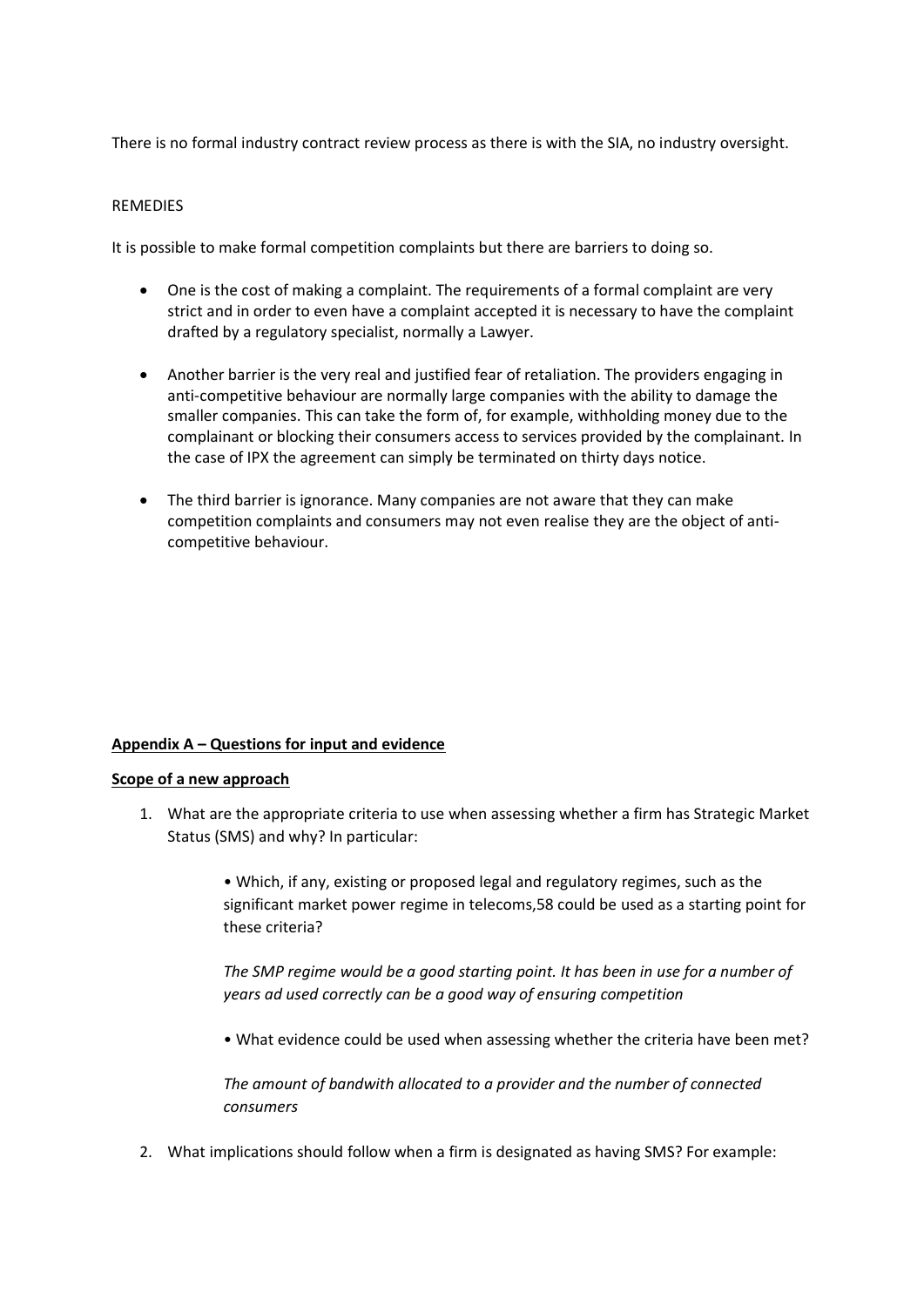• Should a SMS designation enable remedies beyond a code of conduct to be deployed?

*A code of conduct on its own is not adequate to ensure compliance. As industry has experienced, assurances and codes are only valid as long as it is convenient to comply with them. There has to be strong sanctioning powers that need to be used to deter anti-competitive behaviour*

• Should SMS status apply to the corporate group as a whole?

*No. Many corporate groups will include companies that are not connected to the provision of internet or services, there would be no value in including them in the SMS statues*

• Should the implications of SMS status be confined to a subset of a firm's activities (in line with the market study's recommendation regarding core and adjacent markets)?

*Yes, SMS status should only apply to relevant activities.*

3. What should be the scope of a new pro-competition approach, in terms of the activities covered? In particular:

*We have no view on this*

4. What future developments in digital technology or markets are most relevant for the Taskforce's work? Can you provide evidence as to the possible implications of the COVID-19 pandemic for digital markets both in the short and long term?

*The Covid-19 pandemic has encouraged people and companies to make much more use of the internet and this will encourage faster take up of on line services if the capacity is available. There are developments in messaging and payment services that will facilitate this take up*

#### Notes

58 See Ofcom, Significant Market Power, February 2016. We are also interested in views on the proposals made by Australia, Germany and the Benelux countries or the proposals made by the European Commission.

#### **Remedies for addressing harm**

5. What are the anti-competitive effects that can arise from the exercise of market power by digital platforms, in particular those platforms not considered by the market study?

*As we have seen already in the telecoms industry, consumers can suffer loss of services, increased charges and restricted access to the internet. True innovation is normally generated by smaller companies, if these are pushed out then this too will have a detrimental effect on the services available to consumers.*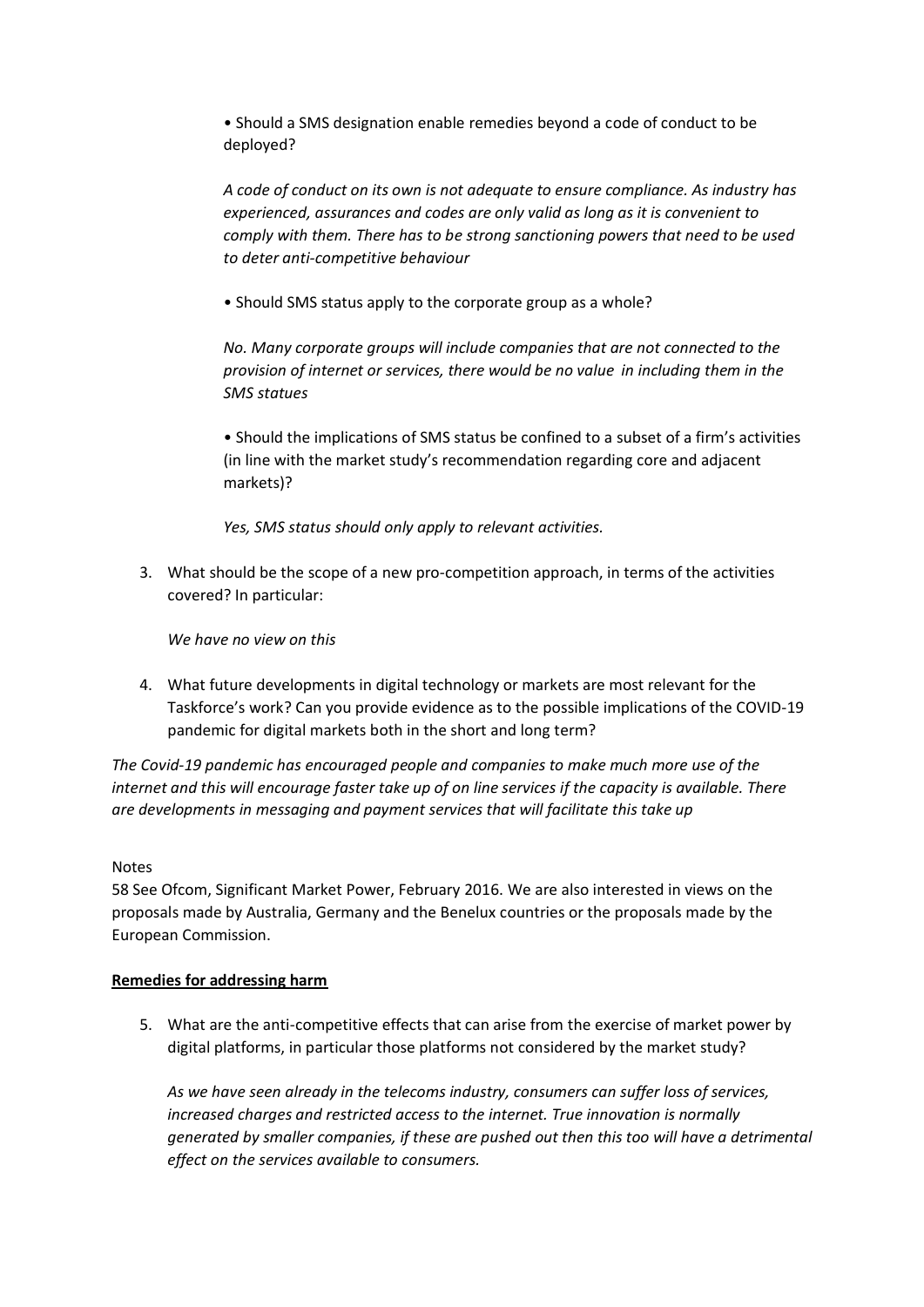6. In relation to the code of conduct:

• Would a code structure like that proposed by the market study incorporating high-level objectives, principles and supporting guidance work well across other digital markets?

*Any code structure will only be successful if it is appropriate to the market it covers, backed up by sanctions strong enough to deter anti-competitive behaviour and a regulator willing to apply those sanctions on a fair and equal basis using hard evidence*

• To what extent would the proposals for a code of conduct put forward by the market study, based on the objectives of 'Fair trading', 'Open choices' and 'Trust and transparency', be able to tackle these effects? How, if at all, would they need to differ and why?

# *We have no view on this*

7. Should there be heightened scrutiny of acquisitions by SMS firms through a separate merger control regime? What should be the jurisdictional and substantive components of such a regime?

# *We have no view on this*

- 8. What remedies are required to address the sources of market power held by digital platforms?
	- What are the most beneficial uses to which remedies involving data access and data interoperability could be put in digital markets? How do we ensure these remedies can effectively promote competition whilst respecting data protection and privacy rights?

*We have no view on this*

• Should remedies such as structural intervention be available as part of a new procompetition approach? Under what circumstances should they be considered?

#### *We have no view on this*

9. Are tools required to tackle competition problems which relate to a wider group of platforms, including those that have not been found to have SMS?

• Should a pro-competition regime enable pre-emptive action (for example where there is a risk of the market tipping)?

*Given the potential impact of anti-competitive behaviour, pre-emptive action may be required in order to prevent the behaviour and manage its effects*

• What measures, if any, are needed to address information asymmetries and imbalances of power between businesses (such as third-party sellers on marketplaces and providers of apps) and platforms?

#### *We have no view on this*

• What measures, if any, are needed to enable consumers to exert more control over use of their data?